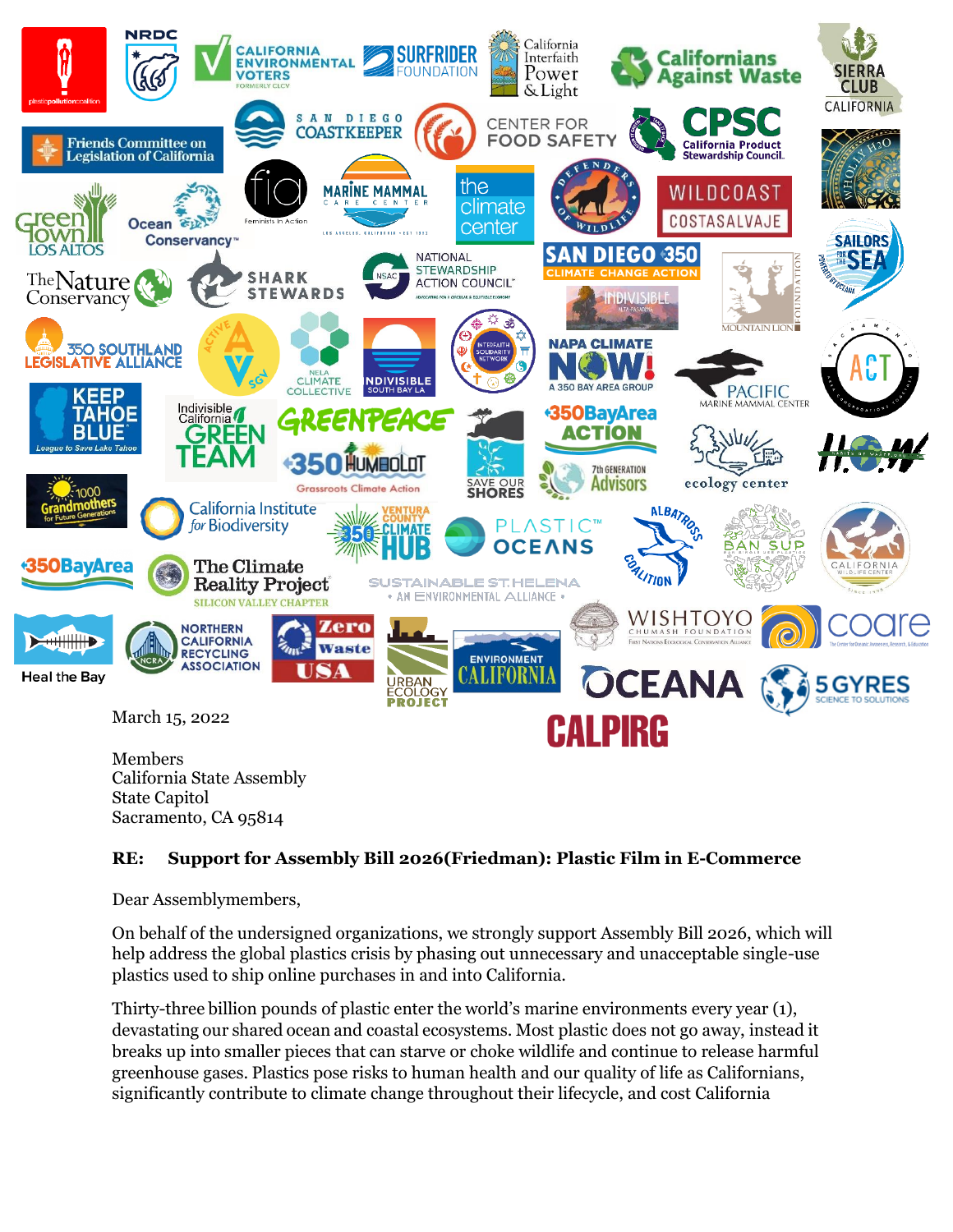communities \$420 million (2) each year to clean up and prevent from entering our oceans and waterways.

Plastic mailing envelopes, air pillows, bubble wrap, and expanded polystyrene (including loose fill — commonly referred to as packaging peanuts — and molded foam) added to online purchases during shipment are a substantial contributor to the crisis. In 2020 e-commerce purchases generated nearly 2.9 billion pounds of plastic worldwide — 601.3 million pounds in the United States alone (3) and in 2020, consumers spent \$861 billion online with U.S. merchants, up 44% over 2019. (4) About one-third of the world's population is buying online, and plastic packaging from e-commerce is estimated to more than double by 2026. (5)

While the types of plastic packaging used in the e-commerce marketplace are made from a material designed to last for generations, almost all the packaging is discarded immediately after a package is opened and is neither reused nor recycled. This plastic instead becomes landfilled, burned, or enters our environment, where it can persist as a pollutant for generations.

AB 2026 will require a shift to non-plastic packaging that is recyclable, compostable, or reusable and accepted in curbside bins. This is possible because it is already being done in other countries and practical packaging alternatives are already used here in California. Consumers have expressed concerns with the plastic packaging their orders are shipped in and want plasticfree choices. As worldwide e-commerce continues to increase in volume, it is essential that the state establish provisions ensuring packages sent in and into the state are packaged sustainably and responsibly.

While California represents 12% of the U.S. population (6), we currently represent 27% of the country's total plastic waste exports. (7) Without bold actions, the plastics crisis, and subsequent harmful impacts, will only worsen. As an environmental leader and one of the world's largest economies, California has the opportunity and the responsibility to tackle this pressing issue.

We strongly urge you to vote AYE on AB 2026.

Sincerely,

Susan Penner Legislative Working Group 1000 Grandmothers for Future Generations Emeryville, CA

Judy Sorey Member 350 Bay Area Oakland, CA

Valerie Ventre-Hutton Legislative Analyst 350 Bay Area Action Walnut Creek, CA

Daniel Chandler Steering Committee Member 350 Humboldt Arcata, CA

Sherry Lear Steering Committee 350 Southland Legislative Alliance Culver City, CA

Jan Dietrick Policy Team Leader 350 Ventura County Climate Hub Ventura, CA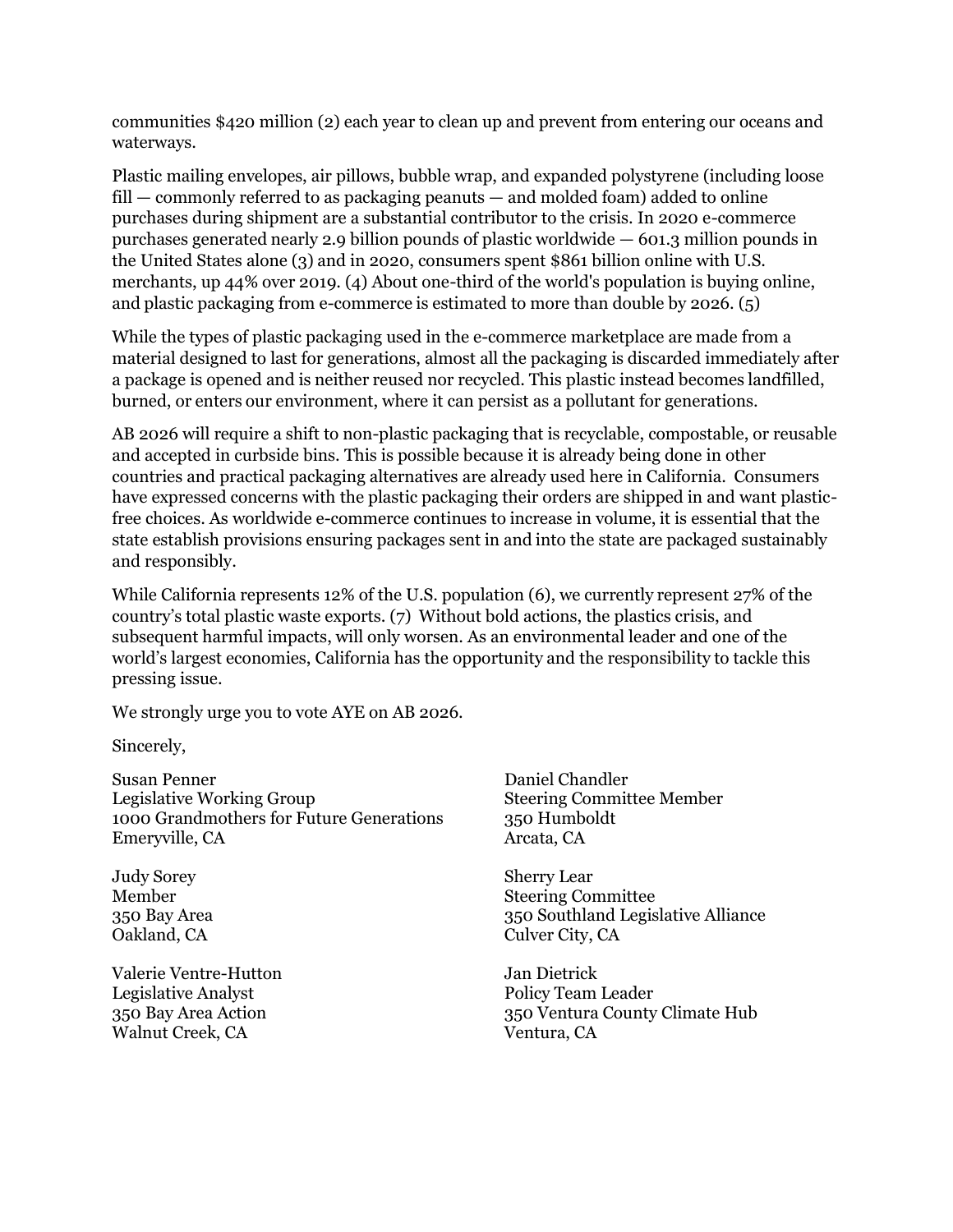Leslie Tamminen **Director** 7th Generation Advisors Los Angeles, CA

David Diaz Executive Director Active San Gabriel Valley El Monte, CA

Cheryl Auger President Ban SUP Pasadena, CA

Melissa Romero Senior Legislative Manager California Environmental Voters (Formerly CLCV) Sacramento, CA

Daniel Gluesenkamp Executive Director California Institute for Biodiversity Berkeley, CA

Susan Stephenson Executive Director California Interfaith Power & Light Oakland, CA

Doug Kobold Executive Director California Product Stewardship Council Sacramento, CA

Jennifer Brent Executive Director California Wildlife Center Calabasas, CA

Nick Lapis Director of Advocacy Californians Against Waste Sacramento, CA

Jenn Engstrom State Director CalPIRG Los Angeles, CA Rebecca Spector West Coast Director Center for Food Safety San Francisco, CA

Laurence Gathy Director, Legislative and Policy Committee Climate Reality Project, Silicon Valley Santa Clara, CA

Pamela Flick California Program Director Defenders of Wildlife Sacramento, CA

Martin Bourque Executive Director Ecology Center Berkeley, CA

Laura Deehan State Director Environment California Richmond, CA

Jessica Craven Steering Committee Co-chair Feminists in Action Los Angeles, CA

Jim Lindburg Legislative Consultant Friends Committee on Legislation of California Sacramento, CA

Linda Rodriguez Oceans Plastics Campaigner Greenpeace USA Huntington Beach, CA

Donna Staton, MD, MPH **Secretary** GreenTown Los Altos Los Altos, CA

Sheila Morovati Founder & President habitsofwaste.org Los Angeles, CA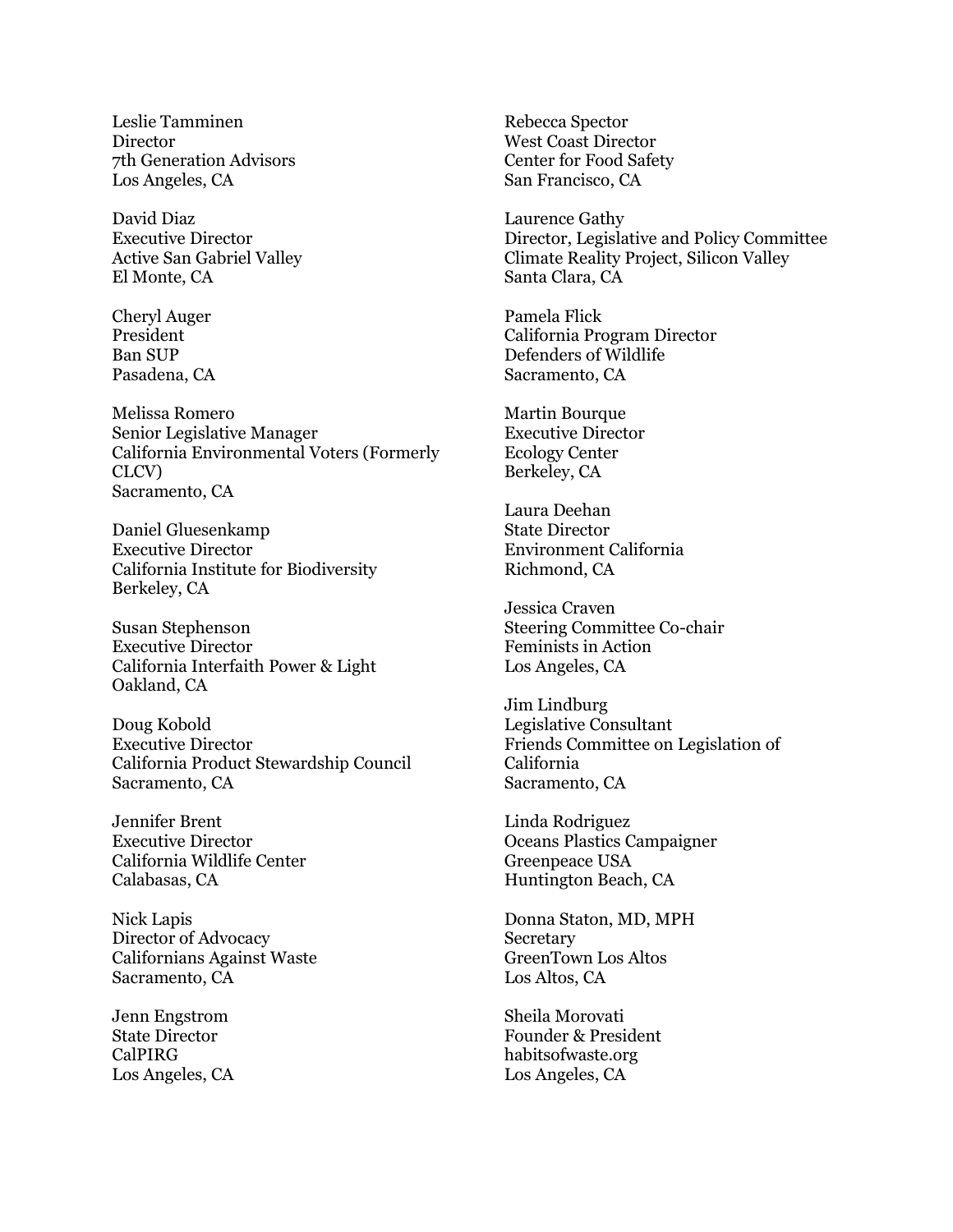Emily Parker Coastal and Marine Scientist Heal the Bay Santa Monica, CA

Jennifer Tanner Leader Indiviisble California Green Team Los Angeles, CA

Anita Ghazarian, OD Environmental Lead Indivisible Alta Pasadena Altadena, CA

Doug Bender Member of Steering Committee Indivisible South Bay LA Torrance, CA

The Rev. Daniel Tamm Chair Interfaith Solidarity network Los Angeles, CA

Gavin Feiger Senior Policy Analyst League to Save Lake Tahoe South Lake Tahoe, CA

Amber Becerra President/CEO Marine Mammal Care Center Los Angeles, CA

Debra Chase CEO Mountain Lion Foundation Sacramento, CA

Chris Benz Treasurer and Member of the Steering Committee Napa Climate NOW! Napa, CA

Jordan Wells Director of Advocacy and Communications National Stewardship Action Council Sacramento, CA

Katie Covell Board Member NELA Climate Collective Los Angeles, CA

David Krueger President Northern California Recycling Association Berkeley, CA

Darby Hoover Senior Resource Specialist NRDC San Francisco, CA

Nicholas Mallos Senior Director, Trash Free Seas Ocean Conservancy Santa Cruz, CA

Ashley Blacow-Draeger Pacific Policy and Communications Manager Oceana Monterey, CA

Peter Chang Chief Executive Officer Pacific Marine Mammal Center Laguna Beach, CA

Julie Andersen Global Executive Director Plastic Oceans International

Dianna Cohen CEO & Co-Founder Plastic Pollution Coalition Los Angeles, CA

Gabby Trejo Executive Director Sacramento Area Congregations Together Sacramento, CA

Shelley Brown Director, Sailors for the Sea Sailors for the Sea Powered by Oceana Newport, RI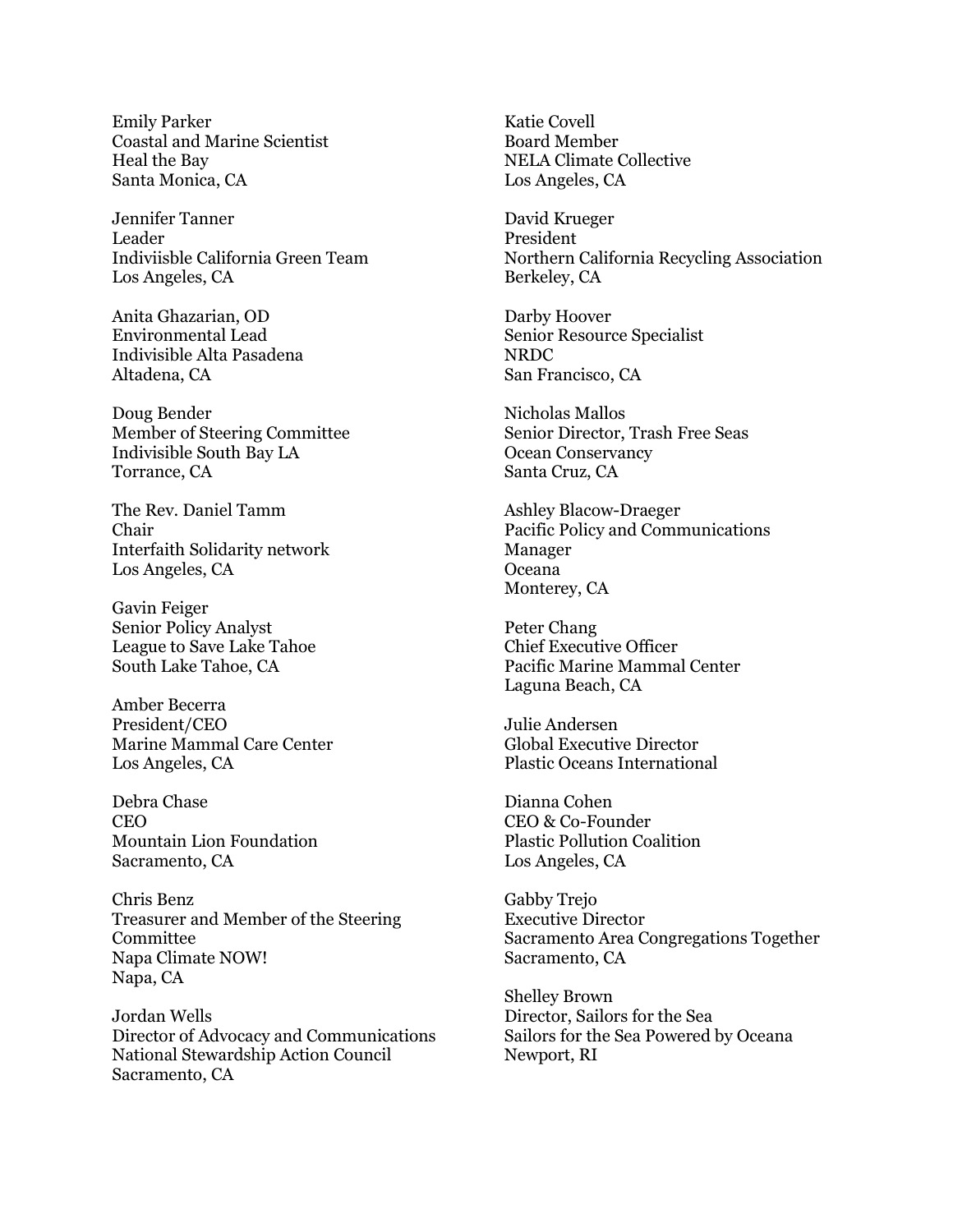Elizabeth Chopp Legislative Committee Chair San Diego 350 San Diego, CA

Lucero Sanchez Community Policy Coordinator San Diego Coastkeeper San Diego, CA

Erica Donnelly-Greenan Executive Director Save Our Shores Santa Cruz, CA

Laura Anthony Program Coordinator Save the Albatross Coalition Sebastopol, CA

Jay Whittaker Consultant **SEMCO** Pasadena, CA

David McGuire **Director** Shark Stewards Berkeley, CA

Daniel Barad Policy Advocate Sierra Club California Sacramento, CA

Nina Atkind Rise Above Plastics Policy Lead Surfrider Foundation San Francisco, CA

Maddie Chandler President Sustainable St. Helena St. Helena, CA

Anna Cummins Co-Founder and Deputy Director The 5 Gyres Institute Los Angeles, CA

Christopher Chin Executive Director The Center for Oceanic Awareness, Research, and Education (COARE) Oakland, CA

Ellie Cohen **CEO** The Climate Center Santa Rosa, CA

Jackie Nuñez Founder The Last Plastic Straw Santa Cruz, CA

Isabella Gonzalez Potter Policy Associate The Nature Conservancy Sacramento, CA

Chris Peck President Urban Ecology Pasadena, CA

Dr. Elizabeth Dougherty Director Wholly H2O Oakland, CA

Angela Kemsley Conservation Director WILDCOAST Imperial Beach, CA

Mati Waiya Executive Director Wishtoyo Chumash Foundation Ventura, CA

Ruth Abbe President Zero Waste USA Sebastopol, CA